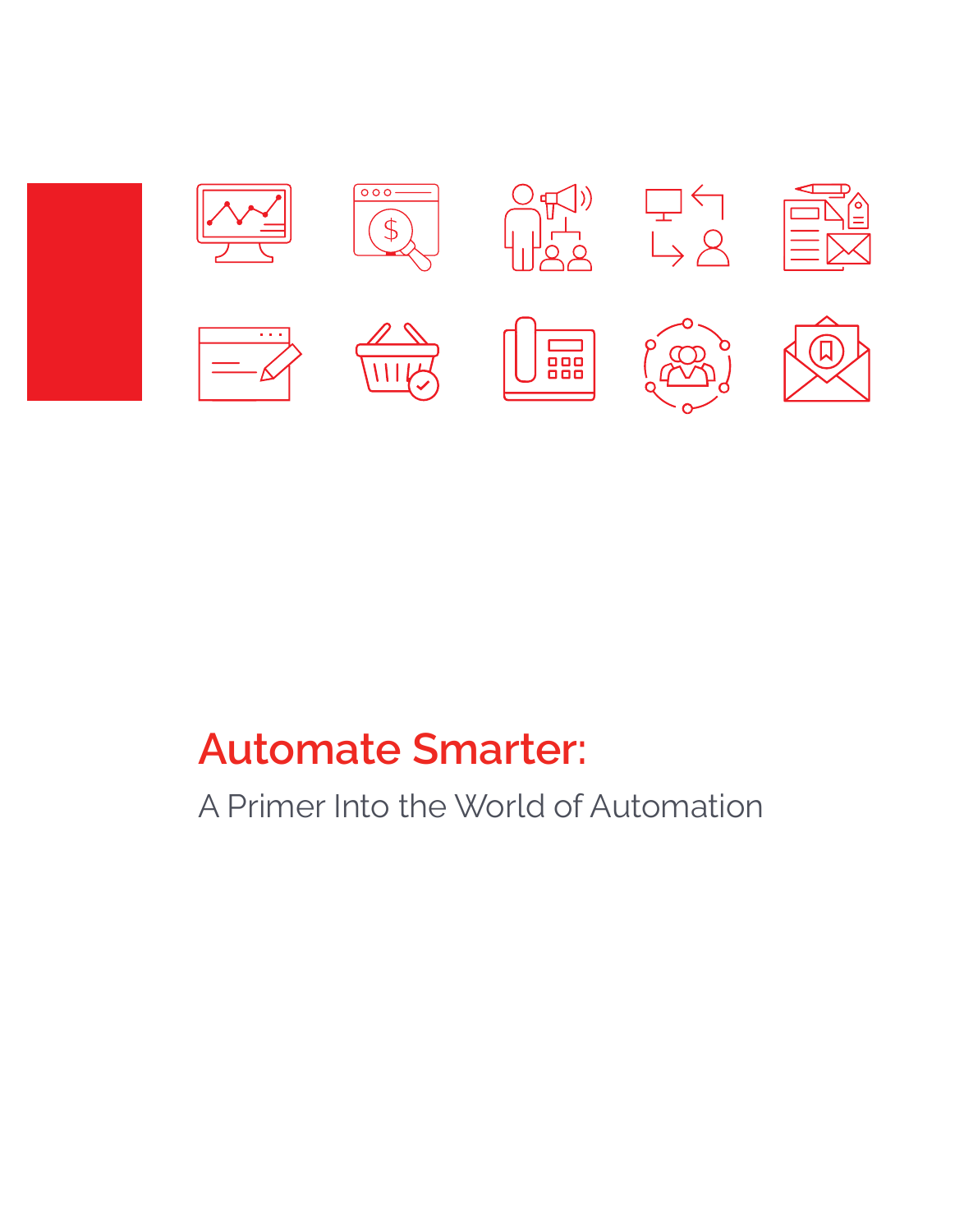### **Table of Contents**

| What is Marketing Automation?                       | 3 |
|-----------------------------------------------------|---|
| Changes to Marketing Automation in the Last 5 Years | 3 |
| Why Businesses Use Automation                       | 4 |
| Marketing Automation Platforms to Consider          | 4 |
| <b>HubSpot</b>                                      | 5 |
| MailChimp                                           | 7 |
| Marketo                                             |   |
| Conclusion                                          | 9 |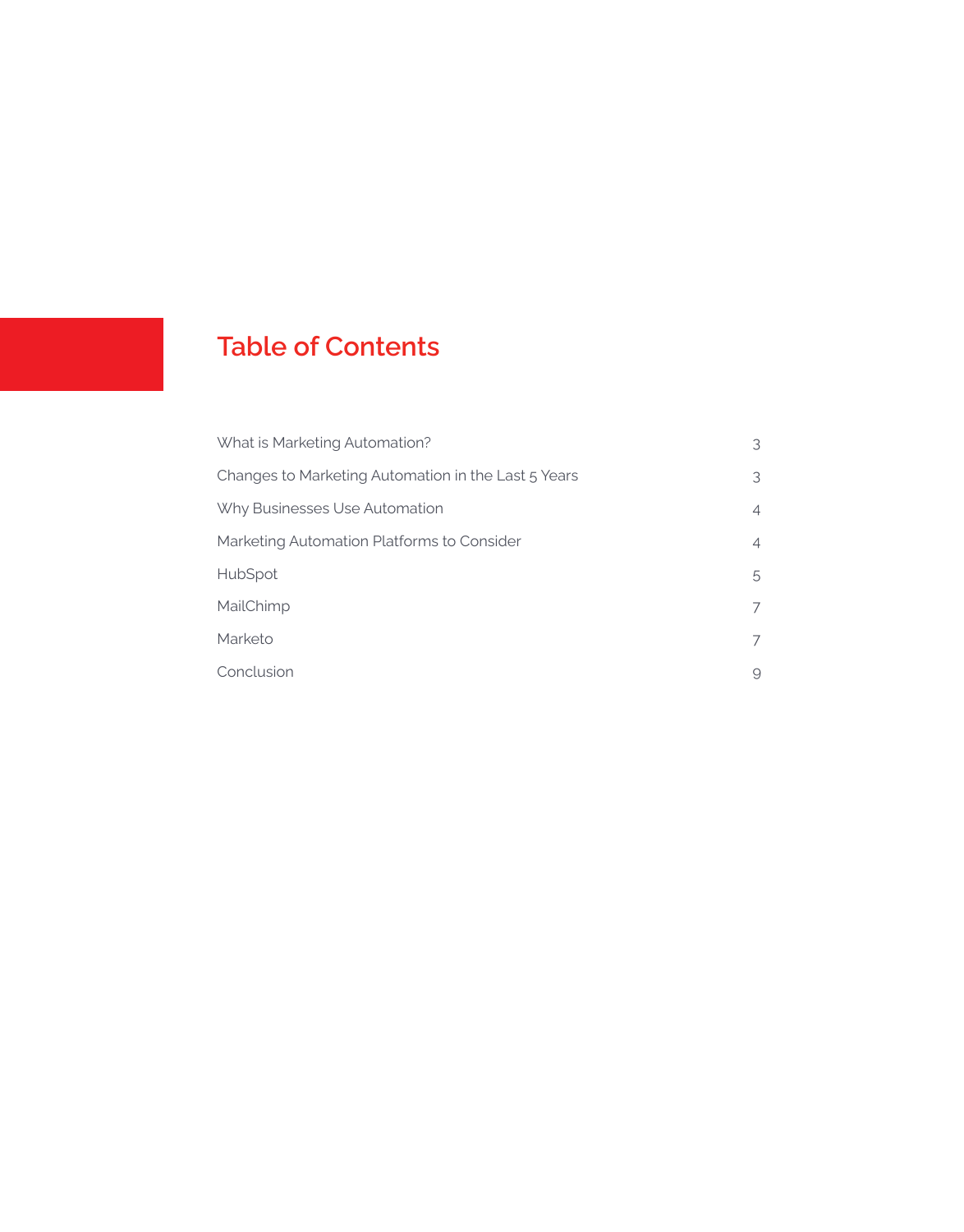

### **What is Marketing Automation?**

Marketing automation is a technology used by organizations of all sizes to increase efficiency across their marketing teams. With an automation platform in place, marketers can automate a number of their ongoing processes like deploying email touchpoints, qualifying prospects, and nurturing prospects through the lead funnel. However, automation is not just a way to

increase efficiency. It also allows you to elevate your marketing efforts through its ability to generate unique personalized experiences for prospects and customers, on a mass scale, via dynamic insertion of content. With this type of personalization, you can excite prospects and customers with communications that speak directly to their unique wants, needs,



and concerns. While this level of customization used to require ample manual effort (and a significant budget), with the use of automation, this can now be accomplished quickly and without breaking the bank.

## **Changes to Marketing Automation in the Last 5 Years**

In the past, the high price of marketing automation software has made it cost prohibitive for companies with smaller marketing budgets. However, as more solutions have entered the market and subscription costs have declined, automation has become accessible to companies of all sizes. Today, marketers at small and medium-sized businesses with modest budgets can leverage automated tactics previously only available via enterprise-level software. As a result, more marketing teams are using automation than ever before. Today, "75% of marketers say they currently use at least one type of marketing automation tool" (source). The proliferation of marketing automation also means that organizations who do not deploy customized and personalized experiences will come across as less sophisticated than their competition.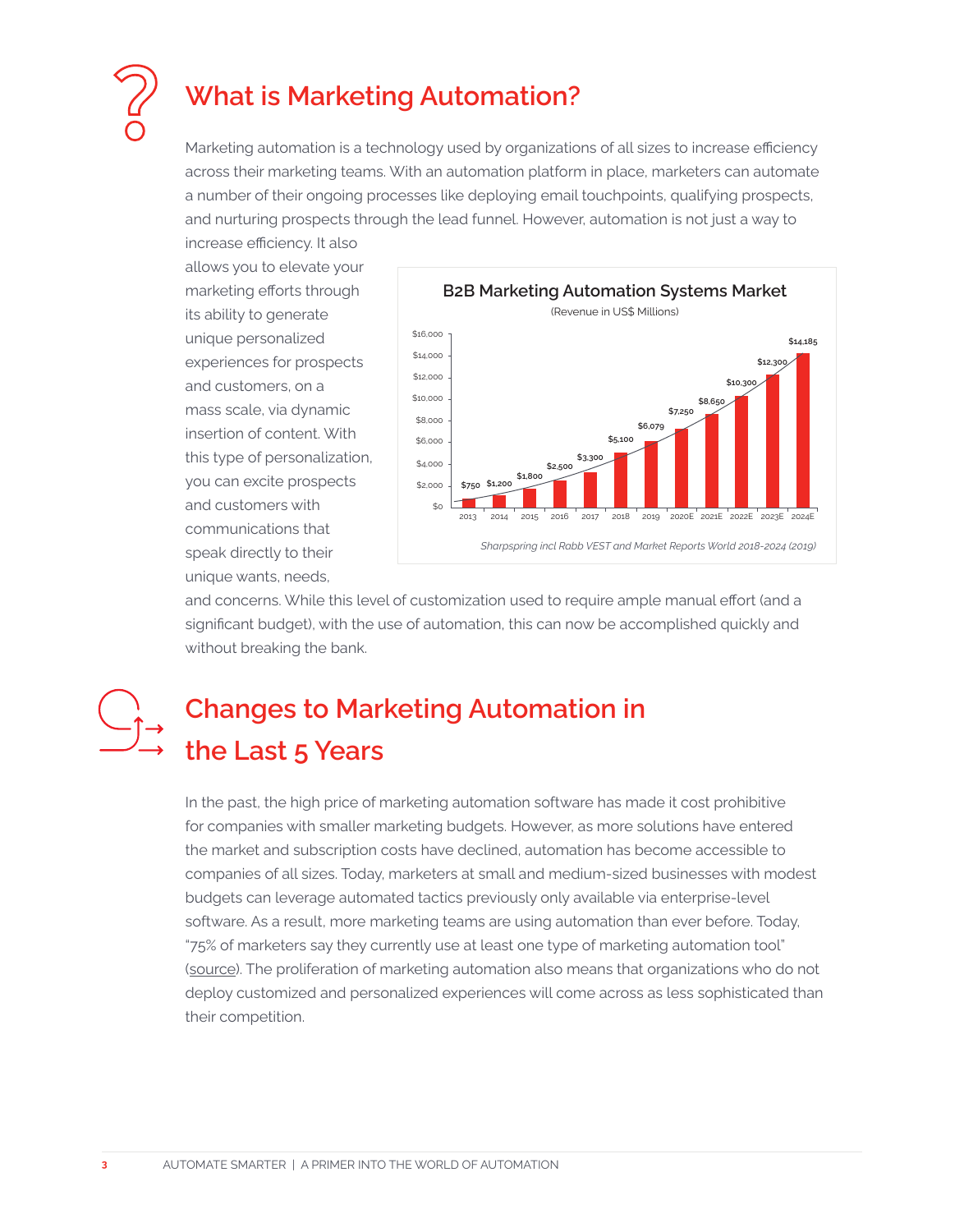

### **Why Businesses Use Automation**

Marketing automation is more popular than ever as it provides organizations a means to reach a larger audience, deploy more touchpoints, and create personalized engagements, all without adding headcount or slowing a team's output. Channels the likes of paid search, social media, email and even traditional direct mail, can all use automation to augment their campaigns.

At the core of automation is the workflow, which uses a series of "if/then" behavior- and timebased triggers to send a series of email touch points to prospects and customers. With these automated messages, you are able to set up logic, based on behaviors and timing, so your contacts receive the most appropriate touchpoint at every stage of their customer journey.

Also note that the applications for automation are not limited to email marketing. Most every marketing activity can benefit from automation. Take paid search as an example. Let's say you have a PPC campaign that points users to a dedicated landing page with a contact form. When a user completes that contact form, if tied to an automated sequence, you can have them automatically added to your CRM, have a salesperson assigned to the lead, and have a task created to set up a call or meeting. With automation the possibilities are endless.



*Source*

| ÷<br>. . |  |
|----------|--|
|          |  |

### **Marketing Automation Platforms to Consider**

Marketing automation assists marketers by providing an abundance of opportunities to streamline processes. However, there are a myriad of automation solutions out there with a wide range of capabilities and features. So do your homework upfront as it is essential to know how each platform's features align to your business's specific requirements. To this end, we have outlined the pros and cons of three of the most popular marketing automation platforms available. While this is not an exhaustive list, it should help you get started rightsizing a platform to meet your needs.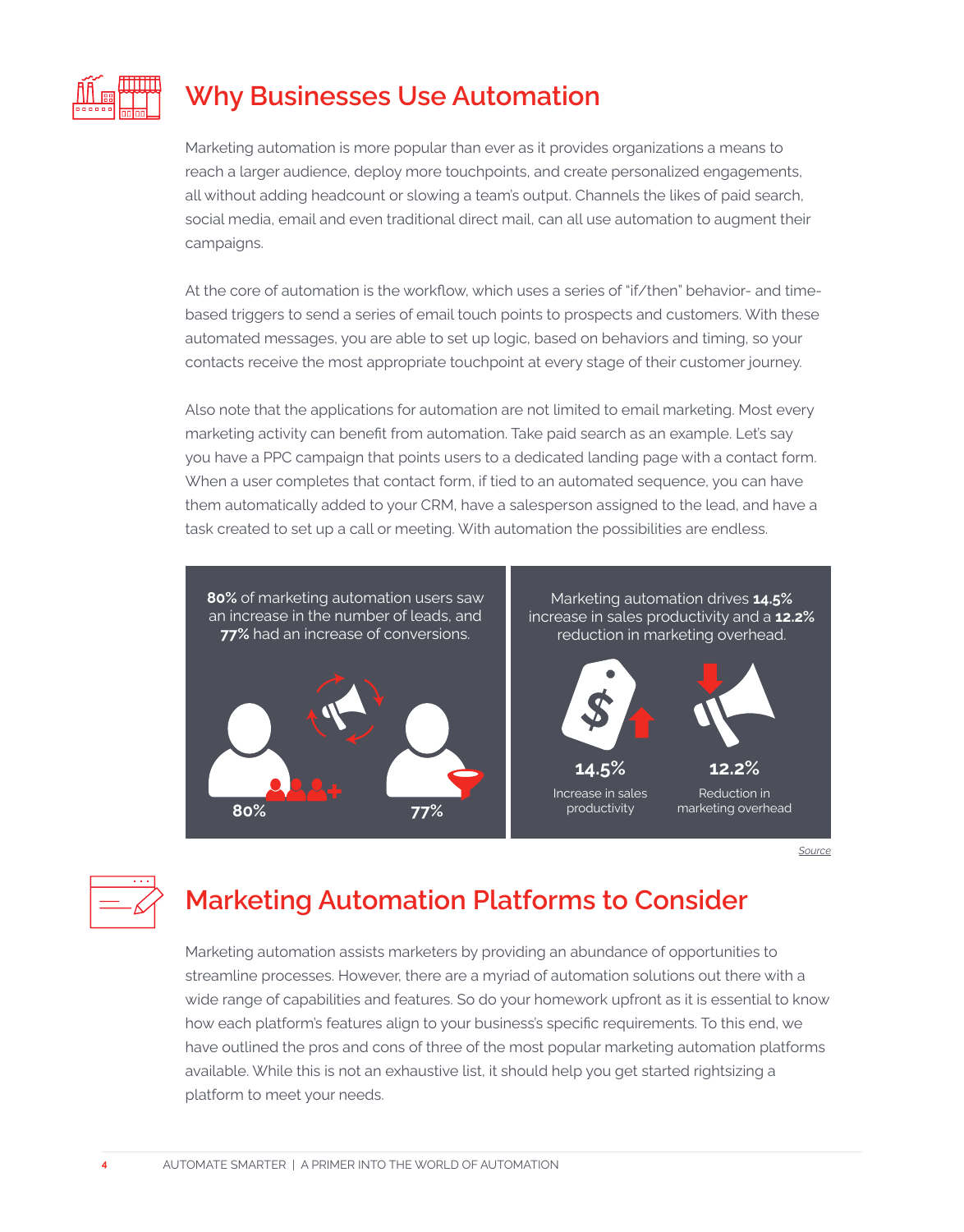

HubSpot is an inbound marketing platform that helps companies attract, delight, and convert their customers. It's one of the most popular automation platforms in the market, ranked, as the HubSpot website states, #1 according

to 100,000 companies in 65 different countries.

#### **Pros:**

HubSpot's key benefit is that it is a fully integrated all-in-one solution for your marketing, sales, and service teams. The main advantage is that all of your data for the different Hubs are in one place for easy accessibility. Each of these core "hubs" are tied together through HubSpot's powerful customer relationship management system (CRM). HubSpot's CRM arms sales, marketing, and service teams with comprehensive contact and company records. This means each and every communication



**Benefits of Operations Automation**

you have with the customer/prospect is informed by all the interactions that have happened previously. The right hand will always know what the left is doing!

To build on the platform's value, HubSpot continues to innovate. In the last few years, the company has added features to the platform that include chat bots, an ad management system, shared conversation inboxes, and document tracking systems, not to mention their best-in-class automation tools. HubSpot also offers courses and certifications to help you learn more about tools and how to utilize them.

#### **Cons:**

Despite all the positives to HubSpot (and there are many), to put it plainly, the platform is an investment. Although the free features offset some costs, HubSpot is higher-priced than some other platforms out there and requires a long-term commitment. Further, the setup fees and other expenses associated with migrating to the platform can be costly. Although HubSpot will save you time in the long run, onboarding your team so they can fully leverage the platform will take extensive time and energy. Finally, while a contract may only be 6 or 12 months, migrating all your internal processes to the HubSpot ecosystem will make it somewhat difficult to break from the platform in the future. So be sure you're fully committed as an organization to HubSpot and all it has to offer before making the commitment.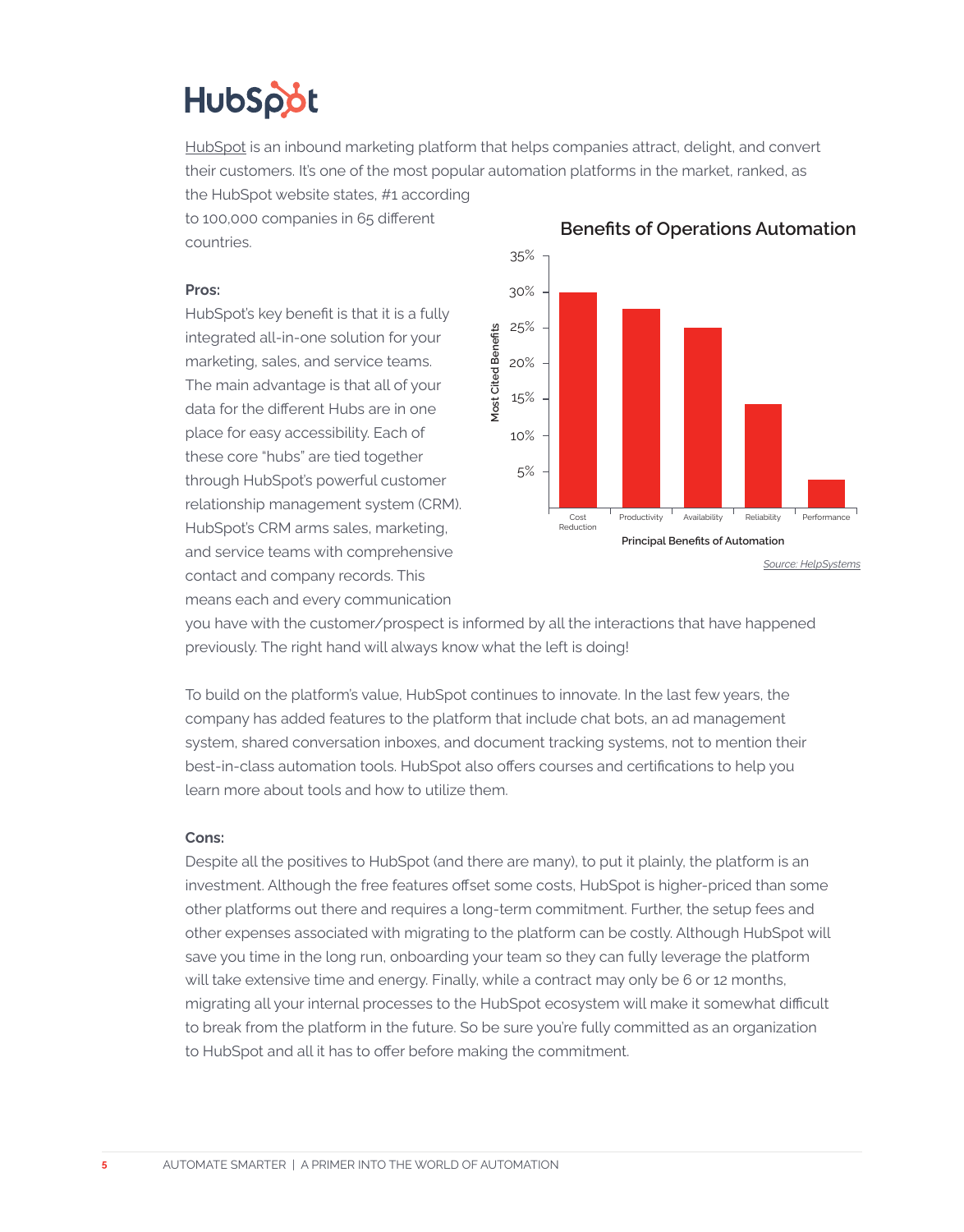#### **Price Point:**

HubSpot's CRM is completely free. Marketing Hub, Sales Hub, and Service Hub are available via four pricing tiers, which do fluctuate. Currently those plans include:

| <b>Starter</b><br>(\$50/month)               |  | <b>Professional</b><br>(\$400-\$800/month)                                                                                                                          |                                                                                                                                                                |                                                                                                                                      | <b>Enterprise</b><br>(\$1,200-\$3,200/month) |                                                                                                                                                                                    |  |                                                                                                                                                                                           |
|----------------------------------------------|--|---------------------------------------------------------------------------------------------------------------------------------------------------------------------|----------------------------------------------------------------------------------------------------------------------------------------------------------------|--------------------------------------------------------------------------------------------------------------------------------------|----------------------------------------------|------------------------------------------------------------------------------------------------------------------------------------------------------------------------------------|--|-------------------------------------------------------------------------------------------------------------------------------------------------------------------------------------------|
|                                              |  | S٥<br>a Month                                                                                                                                                       | \$50<br>a Month                                                                                                                                                |                                                                                                                                      |                                              | \$400<br>a Month                                                                                                                                                                   |  | \$1,200<br>a Month                                                                                                                                                                        |
| <b>Service</b><br>Hub<br><b>Free Trial</b>   |  | Good for one<br>person.<br>Ticketing, live<br>chat, email<br>and chat to<br>ticket, 5<br>canned,<br>snippets,<br>1 meeting link<br>per month.                       | Adds<br>conversation<br>routing, more<br>meeting<br>scheduling<br>options,<br>canned<br>snippet, email<br>templates and<br>email<br>sequences.<br>1 free user, |                                                                                                                                      |                                              | You can build<br>a knowledge<br>base, add<br>Salesforce<br>integration,<br>phone support<br>and customer<br>feedback.<br>5 free users.                                             |  | Work in<br>multiple<br>currencies,<br>add custom<br>reporting,<br>goals, 1,000<br>playbooks per<br>month, etc                                                                             |
|                                              |  | \$o<br>\$50<br>a Month<br>a Month                                                                                                                                   |                                                                                                                                                                |                                                                                                                                      | \$500<br>a Month                             |                                                                                                                                                                                    |  | \$1,200<br>a Month                                                                                                                                                                        |
| <b>Sales Hub</b><br><b>Free Trial</b>        |  | A good<br>selection<br>of tools with<br>limited use.<br>For example,<br>email tracking<br>is limited to<br>200 emails.<br>You can call<br>users for 15<br>mins, etc |                                                                                                                                                                | Adds calling<br>time (8 hours)<br>unlimited<br>email tracking,<br>email<br>sequences<br>and<br>conversation<br>bots.<br>1 free user. |                                              | Adds phone<br>support, 300<br>sales<br>automation<br>workflows,<br>Salesforce<br>integration,<br>and more.<br>Also 5 free<br>users.                                                |  | Adds English<br>call transcription,<br>30<br>e-signatures<br>per month,<br>predictive lead<br>scoring, up<br>to 1,000<br>playbooks,<br>etc<br>10 free users                               |
|                                              |  | \$0<br>a Month                                                                                                                                                      |                                                                                                                                                                | \$50<br>a Month                                                                                                                      |                                              | \$890<br>a Month                                                                                                                                                                   |  | \$3,200<br>a Month                                                                                                                                                                        |
| <b>Marketing</b><br>Hub<br><b>Free Trial</b> |  | <b>Tools like</b><br>forms, team<br>emails, and<br>basic chat<br>bots. 2,000<br>email<br>ends/mo                                                                    |                                                                                                                                                                | Adds lead<br>capture forms,<br>ads and email<br>marketing,<br>amongst<br>others. Email<br>sends: 5x<br>contacts                      |                                              | Adds all the<br>inbound<br>marketing<br>features like<br>SEO & content<br>strategy,<br>landing pages,<br>calls to action,<br>phone support,<br>etc<br>Email sends:<br>10X contacts |  | This gives you<br>the whole<br>package,<br>including<br>sophisticated<br>analytics, CMS<br>membership,<br>custom<br>reports and<br>Youtube<br>integration<br>Email sends:<br>20X contacts |
|                                              |  |                                                                                                                                                                     | Free                                                                                                                                                           |                                                                                                                                      | <b>Starter</b>                               | Professional                                                                                                                                                                       |  | <b>Enterprise</b>                                                                                                                                                                         |
| <b>HubSpot</b><br><b>CRM</b><br>Free Plan    |  | The service is<br>100% free.<br>You can add<br>unlimited<br>users and 1M<br>contacts.                                                                               |                                                                                                                                                                | N/A                                                                                                                                  |                                              | N/A                                                                                                                                                                                |  | N/A                                                                                                                                                                                       |

*Source: EmailToolTester Source: EmailToolTester*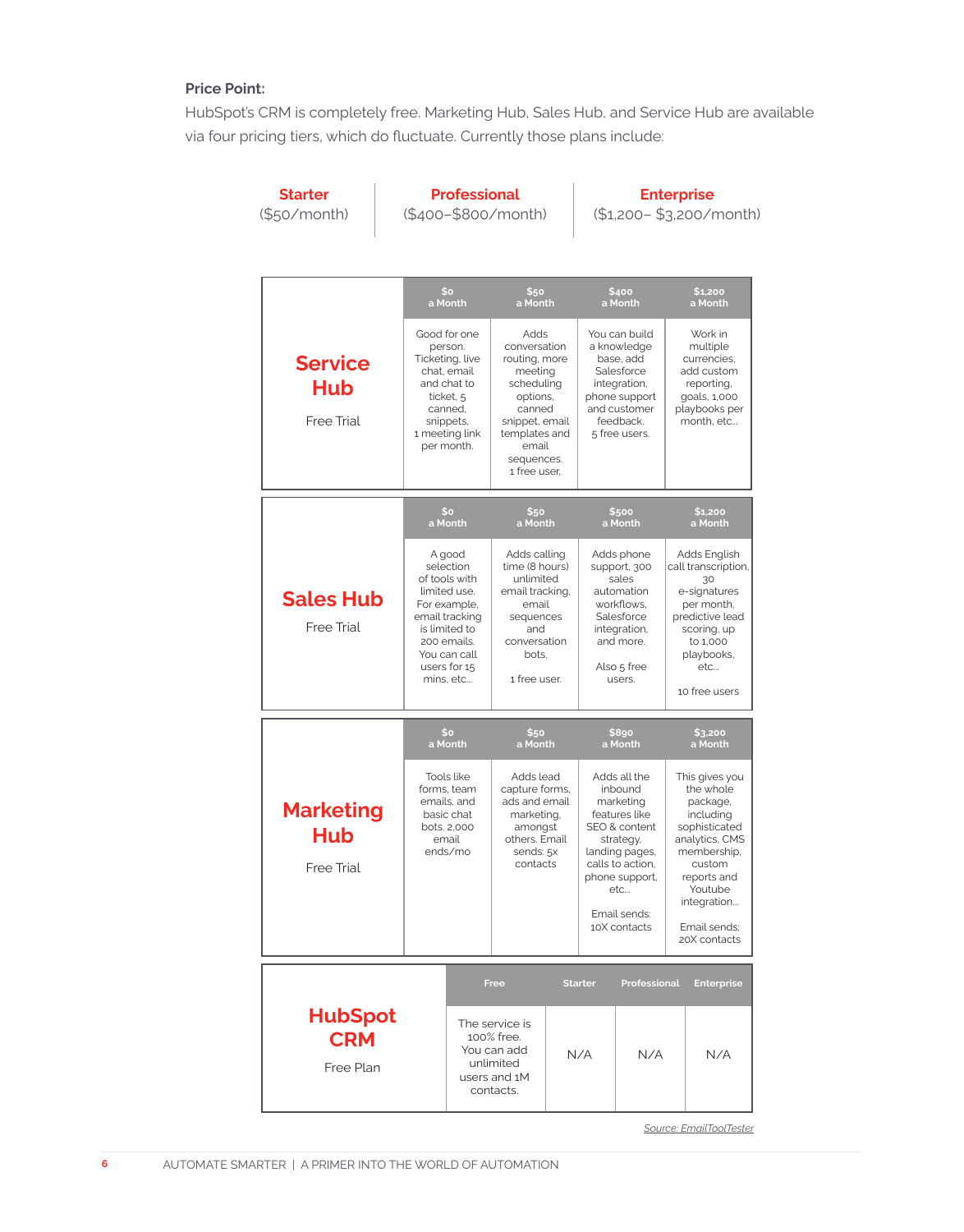

MailChimp is a modestly priced email and automation platform that helps you manage email communications to your clients, customers, and other interested parties. While a starter platform, it has some features that pack a punch for the price.

#### **Pros:**

MailChimp is great place to start if you are dipping your toe in the marketing automation pool. It offers an easy-to-use platform that supports automated email campaigns, with basic timeand behavior-based triggers. MailChimp also provides clear and concise reporting, drag and drop template design, plain and HTML email support, and, of course, the crucial multi-touch email sequences. The platform offers a generous free plan and has a variety of pricing tiers designed for growing organizations. Their free plan can be an excellent solution for small companies with tight budgets and a small database of contacts.

#### **Cons:**

Although MailChimp can be cost-effective, its pricing is directly tied to the number of contacts you add to the platform. So, the more contacts you add, the higher the cost for the platform will be. A huge contact database can make the cost of MailChimp skyrocket. MailChimp does not have features that compare with higher priced platforms. Further, when compared to the competitors, MailChimp does not offer the more advanced automation behavioral triggers and other tools available in platforms like HubSpot.

#### **Price Point:**



*Source: EmailToolTester*



Marketo is primarily used by medium-sized businesses and offers tools for marketing automation, lead management, email marketing, and more. While at one time a leader in the marketing platform field, today it's taken somewhat of a backseat to HubSpot and other solutions.

#### **Pros:**

Marketo offers a solid solution for to deploying, measuring, and optimizing marketing automation campaigns. With the platform, marketers can design, and launch sophisticated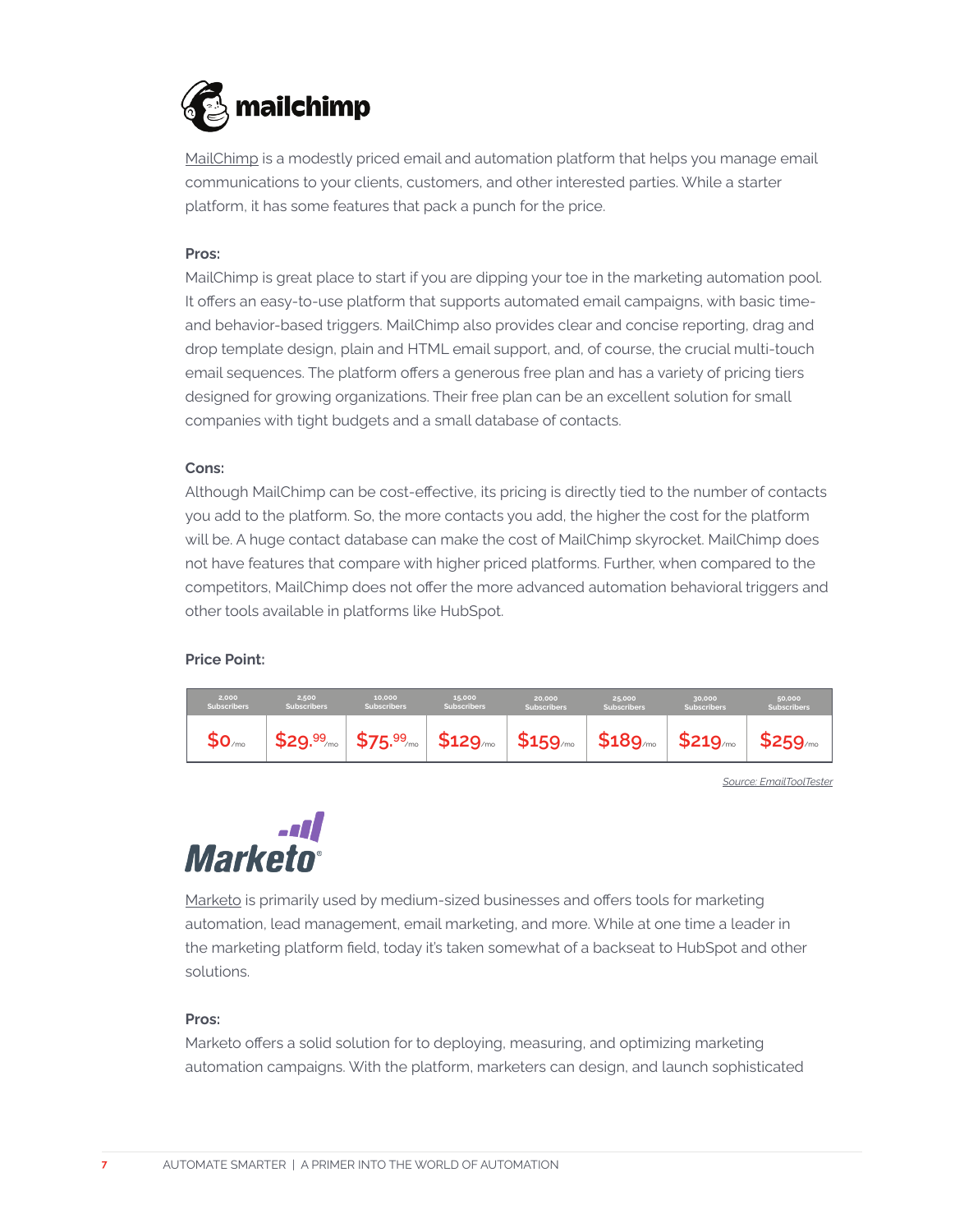marketing campaigns. Additionally, through robust reporting capabilities, you can quickly determine how various marketing activities, programs, and channels are impacting revenue. The platform also offers a variety of valuable tools for marketing teams, not limited to marketing automation.

#### **Cons:**

With Marketo's positive aspects it also comes with some significant drawbacks. The platform is known to have a steep learning curve. This is especially true for some of the platform's key features, like email automation. Also, for the cost, it's significant that Marketo does not have a proprietary, built-in CRM. Rather it requires you to integrate with your existing CRM or subscribe to one, like Salesforce, separately. This adds extra costs that are not included in the already expensive platform. By not providing a built-in CRM, the automation platform's dynamic insertion capabilities are somewhat limited. Further, some marketers feel Marketo's interface is outdated and needs general UX improvements. These issues are felt the most in areas like the email template builder, which can be cumbersome to use.

#### **Price Point:**

| <b>Spark</b>                                                                                                                                                                                                                                                                                      | <b>Standard</b>                                                                                                                                                                                                                                                                                                                  | <b>Select</b>                                                                                                                                                                                                                                                                                                  |  |  |  |
|---------------------------------------------------------------------------------------------------------------------------------------------------------------------------------------------------------------------------------------------------------------------------------------------------|----------------------------------------------------------------------------------------------------------------------------------------------------------------------------------------------------------------------------------------------------------------------------------------------------------------------------------|----------------------------------------------------------------------------------------------------------------------------------------------------------------------------------------------------------------------------------------------------------------------------------------------------------------|--|--|--|
| <b>FROM</b><br>$$159$ /mo                                                                                                                                                                                                                                                                         | <b>FROM</b><br>$$1,795$ /mo                                                                                                                                                                                                                                                                                                      | <b>FROM</b><br>$$3,195$ /mo                                                                                                                                                                                                                                                                                    |  |  |  |
| 10.000 Records<br>Email Marketing<br><b>Customer Engagement Engine</b><br><b>Communication Limits</b><br>Lead Management/Nuture/Score<br>Event Marketing & Webinars<br>Marketing Calendar<br><b>SEO</b><br>Social Boost<br>CRM Integration<br>5 Sales Insight Users<br>5 Marketing Calendar Users | 10.000 Records<br>Includes all of Spark, plus:<br>A/B Testing<br>Advanced Lead Scoring<br>Advanced Dynamic Content<br>Progressive Profiling for Forms<br>Extended Integrations & API<br>Marketing Program Analyzer<br>Revenue Cycle Modeler<br>Revenue Analyzers<br>10 Sales Insight Users (total)<br>5 Marketing Calendar Users | 10.000 Records<br>Includes all of Standard, plus:<br>Advanced Revenue Analytics<br><b>Advanced Email Analytics</b><br>Time-Series Data Warehouse<br><b>Advanced Custom Reports</b><br>Social Sweepstakes & Referrals<br>Role-Based Permissions<br>20 Sales Insight Users (Total)<br>5 Marketing Calendar Users |  |  |  |

*Source: Marketing Automation Insider*